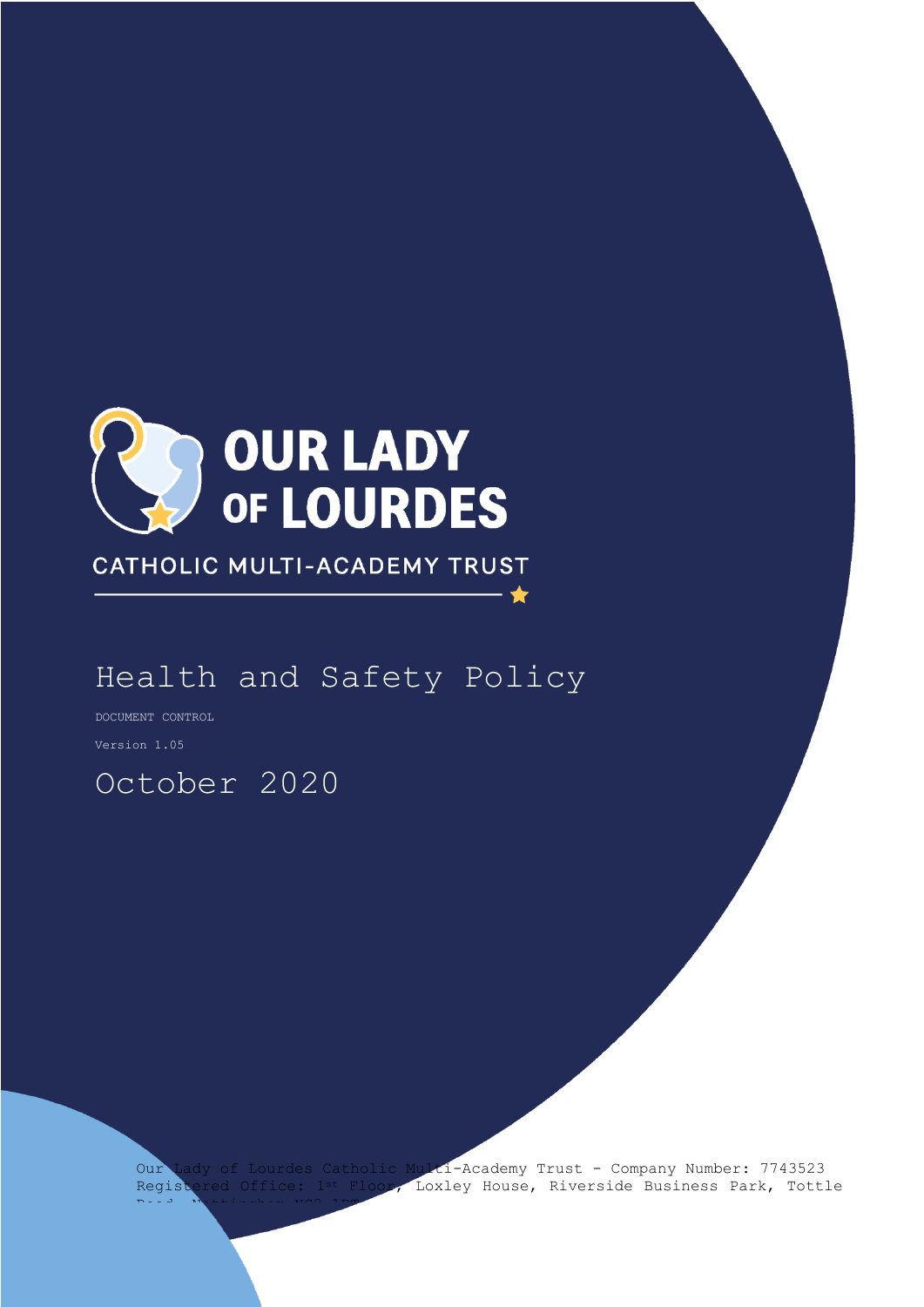#### **Trust Mission Statement**

We are a partnership of Catholic schools and our aim is to provide the very best Catholic education for all in our community and so improve life chances through spiritual, academic and social development.

We will achieve this by:

- Placing the life and teachings of Jesus Christ at the centre of all that we do
- Following the example of Our Lady of Lourdes by nurturing everyone so that we can all make the most of our God given talents
- Working together so that we can all achieve our full potential, deepen our faith and know that God loves us
- Being an example of healing, compassion and support for the most

*3 John 2: 2 GNT*

*2 My dear friend, I pray that everything may go well with you and that you may be in good health—as I know you are well in spirit.*

| This Policy was approved and adopted by<br>the Academy Trust Company on: | October 2020               |
|--------------------------------------------------------------------------|----------------------------|
| Policy Review date:                                                      | October 2021               |
| Reviewer:                                                                | Dave Burrough / OLOL Trust |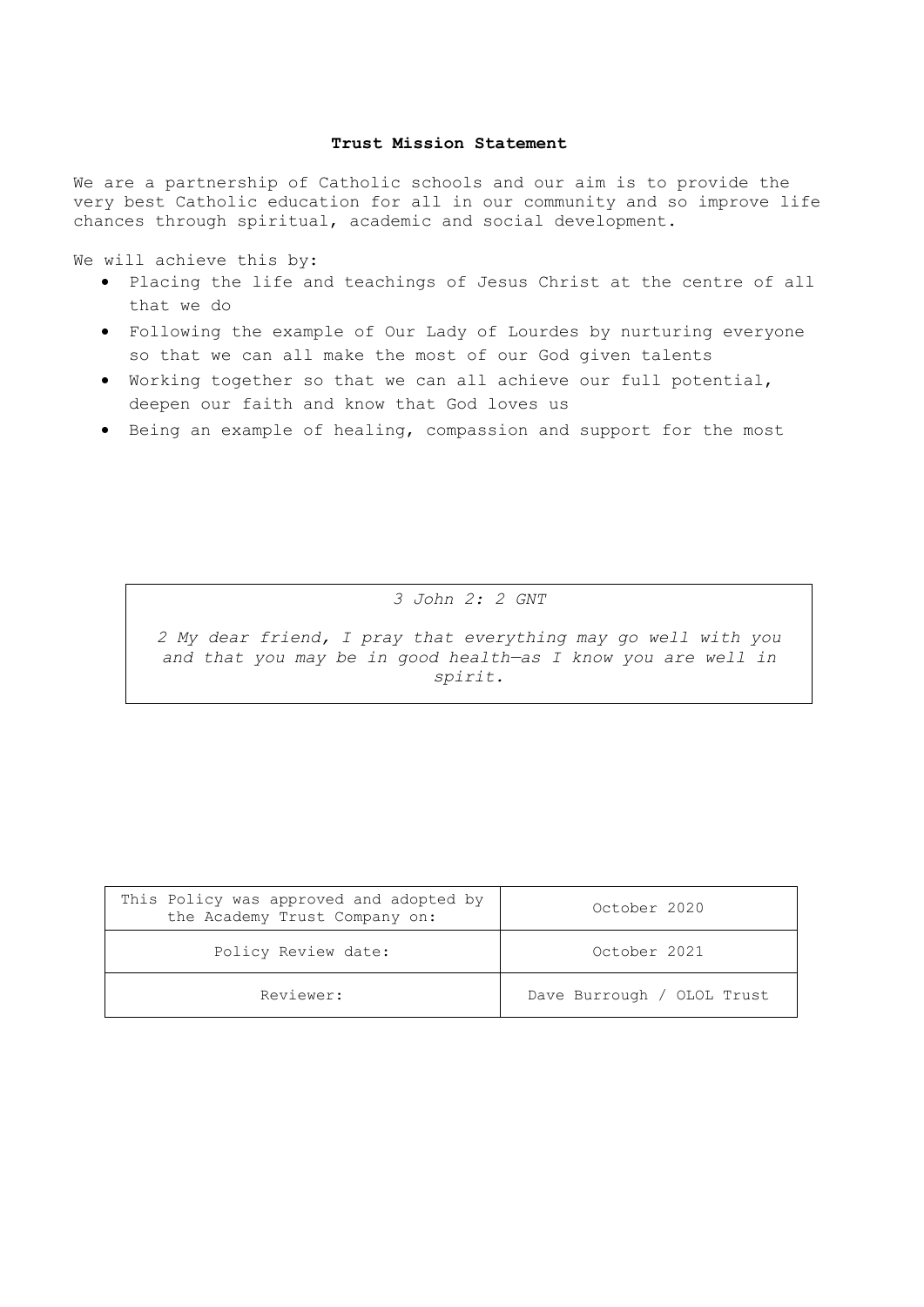# Contents

This policy is in three parts.

#### 1. **Health and Safety Policy Statement**

A statement of general policy based on legal duties under the Health and Safety at Work etc. Act 1974 [section 2 (3)].

# 2. **Organisation of Duties** Explains the allocation of functions to individuals i.e. who does what as regards to health and safety management.

# 3. **Arrangements**

How health and safety functions allocated to individuals are carried out.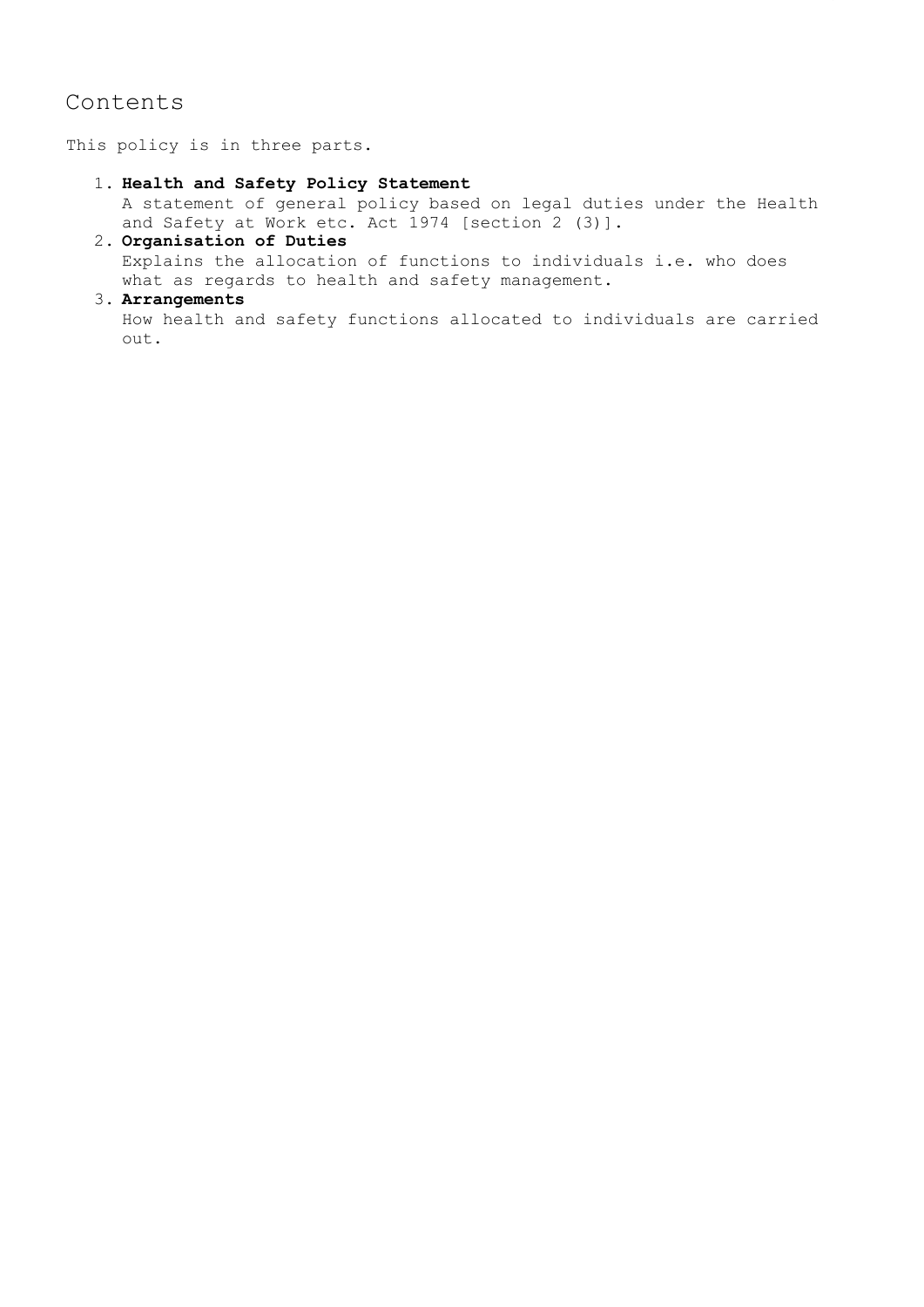# 1. Health and Safety Policy Statement

Our Lady of Lourdes Catholic Multi-Academy Trust will:

- Promote an effective safety culture throughout the Trust
- Ensure that non-employees e.g. pupils, parents, visitors etc., are not exposed to a risk to their health and safety so far as is reasonably practicable.
- Consult with our employees on matters affecting their health and safety.
- $\bullet$  Provide information, instruction, training and supervision for employees.
- Ensure that employees are 'competent' to carry out their activities.
- Provide adequate welfare facilities for employees and pupils.
- Monitor the standards of health and safety performance and ensure continuous improvement in the management of health and safety.
- Review the systems in place that manage health and safety and to revise it as necessary on an annual basis.

This policy will be brought to the attention of all employees and will be kept readily available for employees on the Trust website.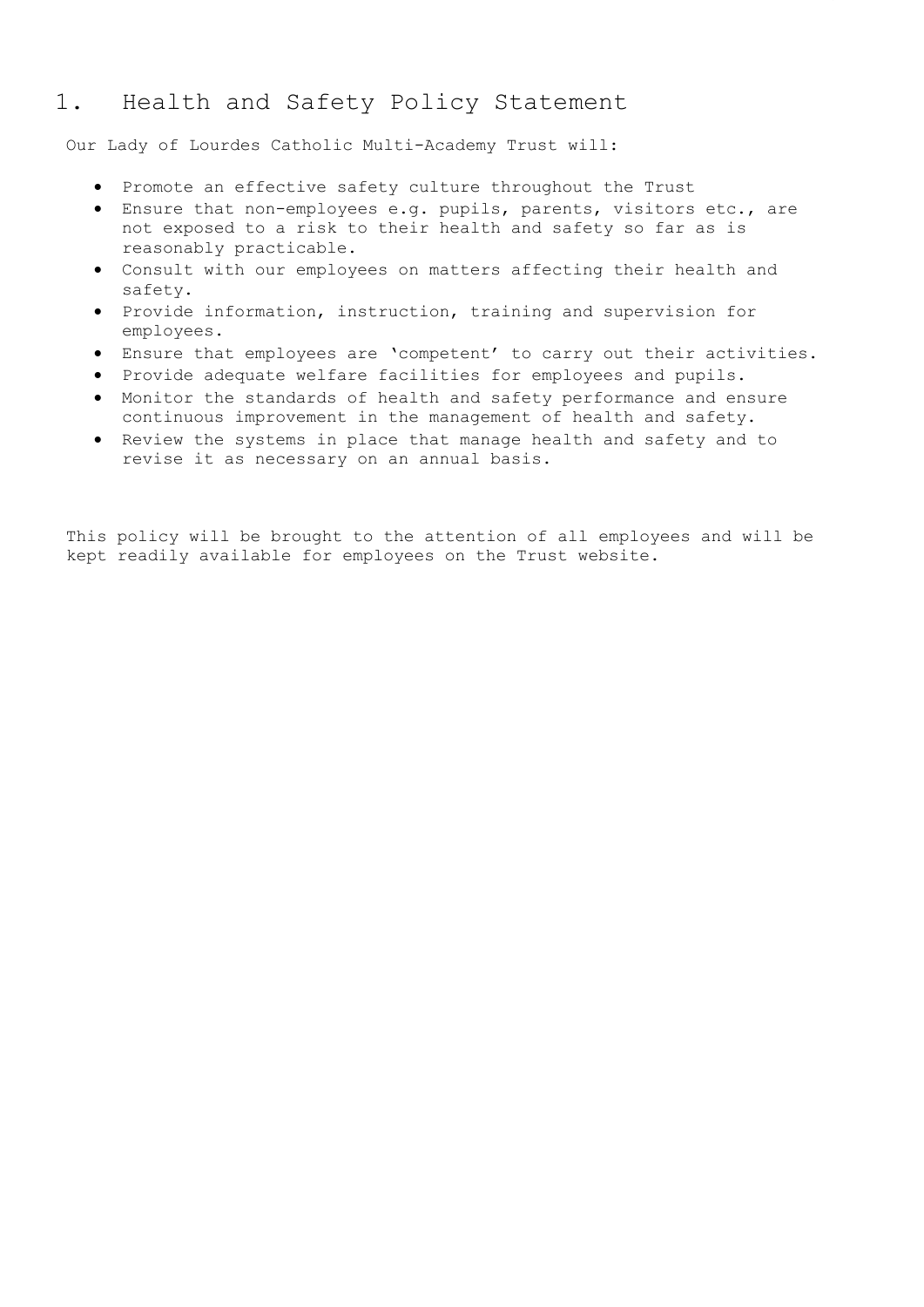# 2.Organisation of Duties

# **Duties of the Trust**

The ultimate responsibility for health and safety rests with the employer although some functions under the Health and Safety at Work etc. Act 1974 are delegated to Head Teachers (as detailed below).

The Board of Directors will:

- Establish mandatory health and safety policies and outcomes that academies will follow and achieve.
- Monitor academies' compliance with legislation and policies.
- Monitor academies' health and safety performance.
- Provide direction as necessary to academy management in the interests of health and safety.
- Ensure that academy management are appropriately trained in health and safety principles.
- Ensure any trust-wide purchasing and contracting procedures and arrangements that are in place consider health and safety compliance and performance.
- Ensure that arrangements are in place to consult with employees on matters affecting their health and safety according to the Safety Committees Regulations 1977 and Health and Safety (Consultation with Employees) Regulations 1996.

# **Duties of the Chief Executive**

The Chief Executive will:

- Ensure Health and safety regularly appears on the agenda for board meetings.
- Appoint a "Trust Health and Safety Coordinator" for the Trust to demonstrate its strategic importance.
- For the purpose of maintaining health and safety legal compliance and/or complying with the Trusts health and safety aims and objectives direct an academy to take compulsory action.
- Ensure that competent health and advice is available as referenced in Regulation 7 of the Management of Health and Safety at Work Regulations 1999.
- Ensure Health and safety regularly appears on the agenda for board meetings.
- For the purpose of maintaining health and safety legal compliance and/or complying with the Trusts health and safety aims and objectives direct an Academy to take compulsory action.
- Ensure that competent health and advice is available as referenced in Regulation 7 of the Management of Health and Safety at Work Regulations 1999.

# **Duties of the Director of Estates**

The Director of Estates will:

 Act as "Health and Safety Coordinator" for the Trust, taking competent advice as required.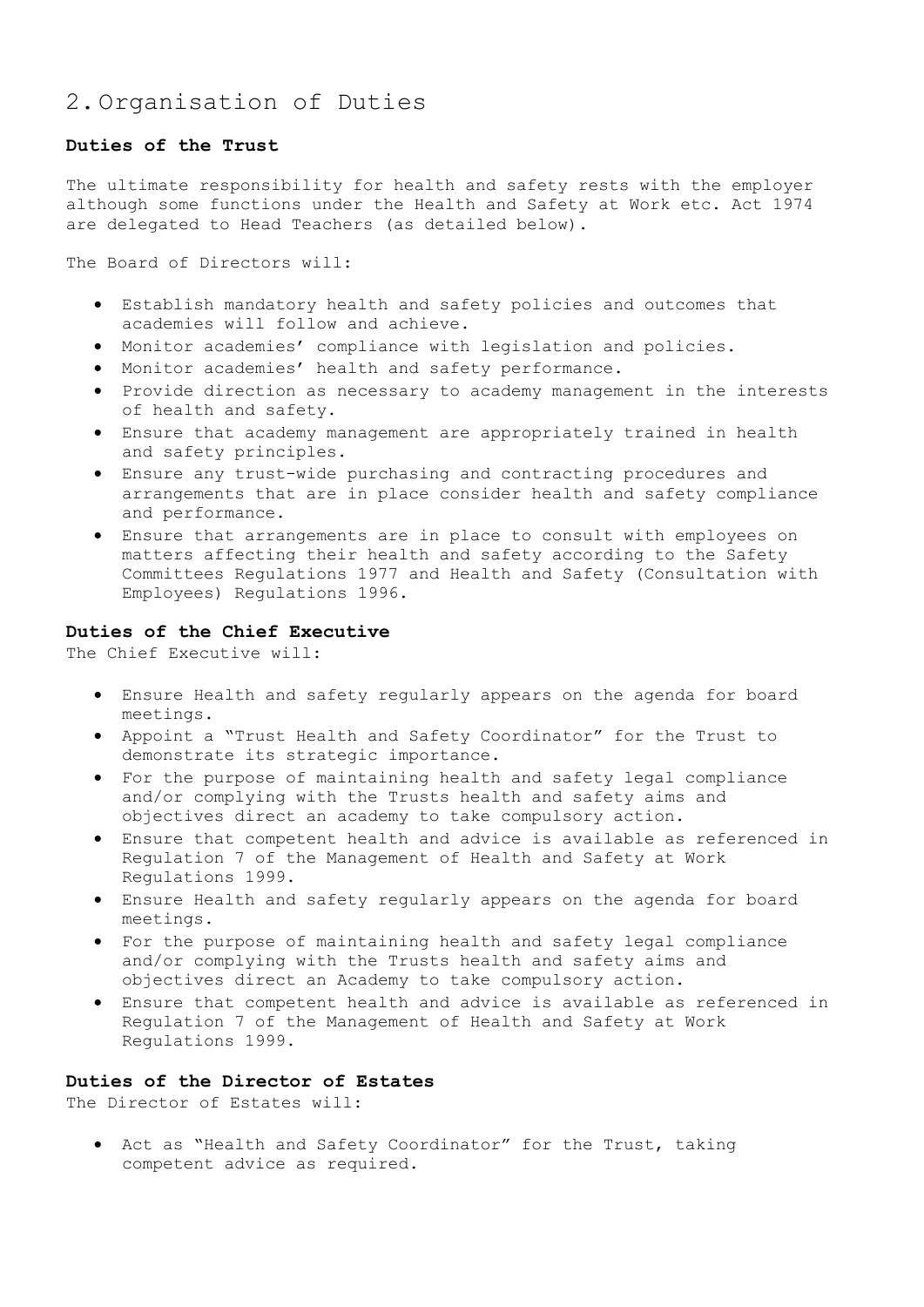- Act as "Asbestos Duty Holder" for the Trust, taking competent advice as required.
- Ensure that the Trust properly discharges its duties under its Health and Safety Policy.
- Review and develop existing and new Health and Safety policies in line with statutory requirements.
- Coordinate with Academies ensuring the implementation of the Trust's policies and procedures in relation to maintaining health and safety statutory documentation and ensuring that the Trust discharges its duties.
- Coordinate with Academies ensuring that health and safety management systems, processes and practices are consistent, coordinated and synchronized across all of the Academies in the Trust.
- Ensure that facilities-related risk assessments and other statutory and non-statutory testing and inspections are completed in a timely manner and by staff and contractors who are competent.
- Monitor accidents and near misses and escalate as required.
- Report incidents as required under RIDDOR Reporting of Injuries, Diseases and Dangerous Occurrences Regulations 2013.

# **Responsibilities of Academy Governing Bodies**

Governing Bodies will:

- Take reasonable steps to make sure that the academy is following the employer's policy and procedures e.g. through regular discussion at governance meetings.
- Receive reports on staff training that enable them to carry out their responsibilities.
- Promote a sensible approach to health and safety, making use of competent health and safety advice when required.
- Work in close partnership with the Head Teacher and senior management team to support sensible health and safety management and to challenge as appropriate.
- Integrate good health and safety management into business decisions.
- Approve the academy's health and safety policy and other policies that relate to health and safety.
- Ensure that adequate health and safety resources are made available to meet health and safety requirements.

# **Duties of Head Teachers**

Head Teachers will:

- Demonstrate visible, active commitment to health and safety improvement.
- Promote the maintenance and development of safe working practices and conditions for all employees, pupils and other non-employees on site.
- Ensure that the requirements of all relevant legislation, codes of practice and academy policies are met at all times.
- Appoint a Responsible Property Officer (RPO) to work in coordination with the Director of Estates.
- Ensure safe working conditions and safe working practices are provided for the health, safety and welfare of staff, pupils and others.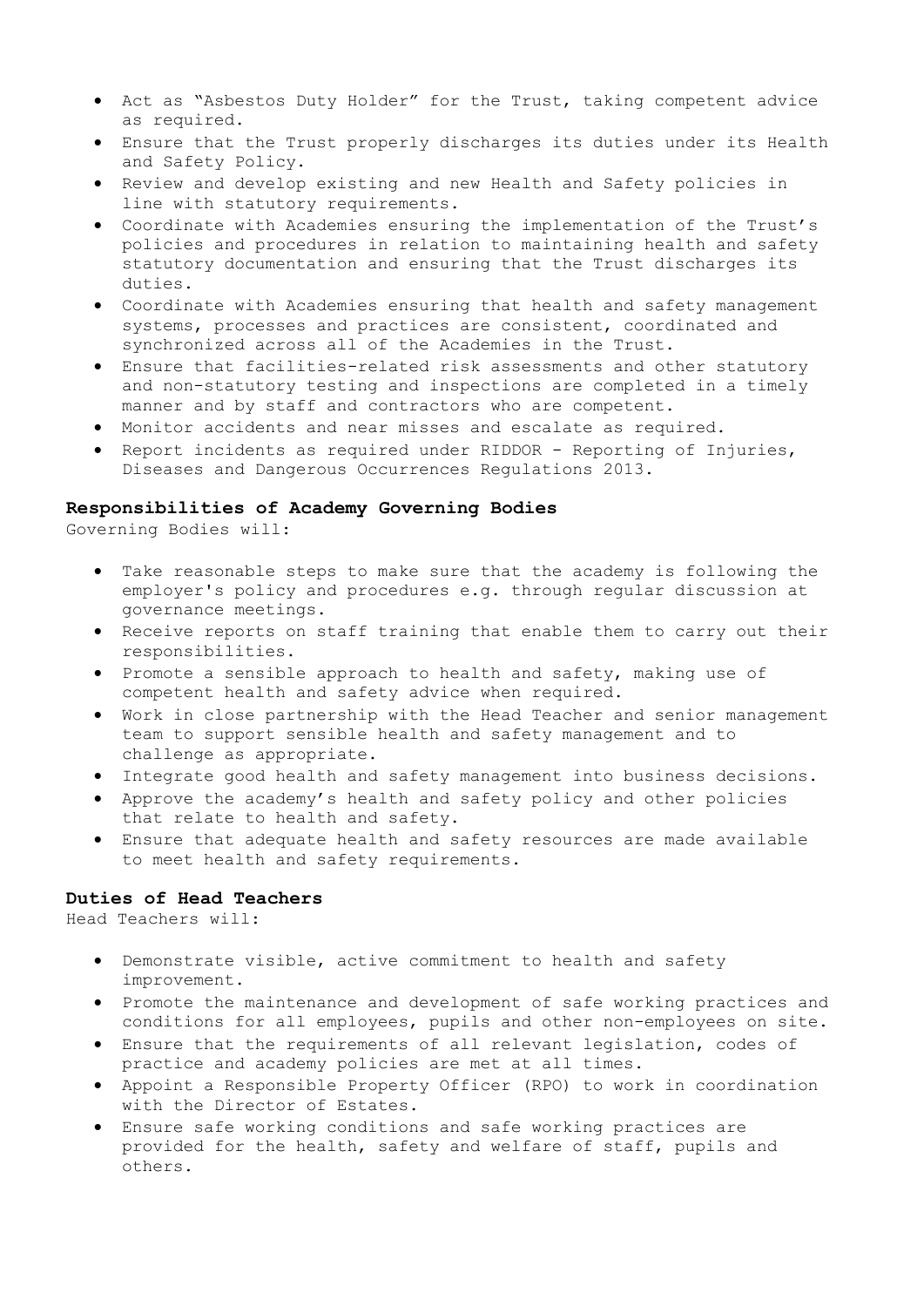- Consult with employees, and safety representatives, on local health and safety issues.
- Ensure effective means of communication with staff on health, safety and welfare issues.
- Ensure that risk assessments are undertaken and reviewed annually or as necessary.
- Identify the training needs of employees and ensure that they are 'competent' to carry out their activities.
- Work with the Director of Estates to ensure that arrangements are made to rectify defects in the premises, its plant, equipment or facilities are reported and made safe.
- Ensure that accident, work-related ill health and violent incidents are reported and investigated as necessary.
- Monitor the standard of health and safety throughout the academy.
- Work with the Director of Estates to ensure that emergency procedures are in place.
- Ensure that staff involved in educational visits are aware of their responsibilities regarding off-site visits and that all relevant staff have access to health and safety information, policies and procedures.
- Authorise all off-site visits; inform Governors of all non-routine off-site visits.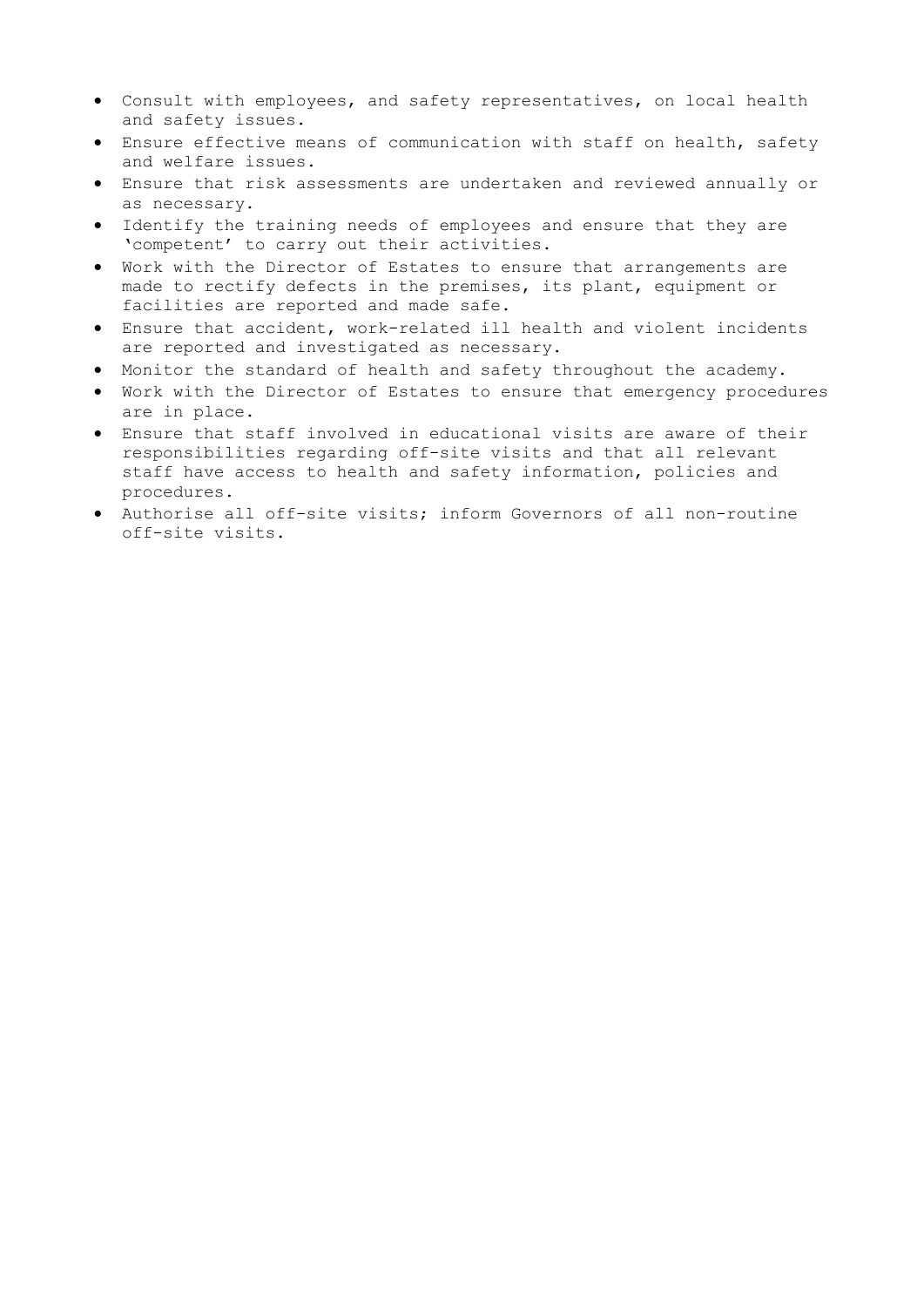**Duties of the Responsible Property Officer (RPO) or Site Manager** The Responsible Property Officer will:

- Ensure that the academy properly discharges its duties under its Health and Safety Policy.
- Work with the Director of Estates to review and develop existing and new Health and Safety policies and procedures in line with statutory requirements.
- Coordinate with the Trust to ensure implementation of the Trust's policies and procedures in relation to maintaining health and safety statutory documentation and ensuring that the academy discharges its duties.
- Coordinate with the Director of Estates ensuring that health and safety management systems, processes and practices are consistent, coordinated and synchronized across all of the Academies in the Trust.
- Ensure that facilities-related risk assessments and other statutory and non-statutory testing and inspections are completed in a timely manner and by staff and contractors who are competent.
- Carry out periodic inspections.
- Only engage the services of a contractor of supplier who has been approved by the Trust and ensure that suitable and sufficient risk assessments and methods statements are provided prior to the commencement of any works.
- Take reasonable care of their own health and safety and of others who might be affected by their actions or lack of action.
- Cooperate with the academy and the Trust on health and safety matters including compliance with Trust and academy procedures.

# **Duties of the School Health and Safety Coordinator**

The School Health and Safety Coordinator will:

- Coordinate health and safety requirements throughout the school
- Work with the Head Teacher to ensure that effective means of communications with staff on health, safety and welfare issues are in place.
- Work with the Head Teacher to ensure that risk assessments are undertaken and reviewed annually or as necessary.
- Identify the training needs of employees and ensure that they are 'competent' to carry out their activities.
- Ensure that employees complete training courses, including e-learning courses, as required.
- Work with the Director of Estates to ensure that arrangements are made to rectify defects in the premises, its plant, equipment or facilities are reported and made safe.
- Ensure that accident, work-related ill health and violent incidents are reported and investigated as necessary.
- Monitor the standard of health and safety throughout the academy reporting issues to the Head Teacher.

# **Duties of All Employees**

All employees will: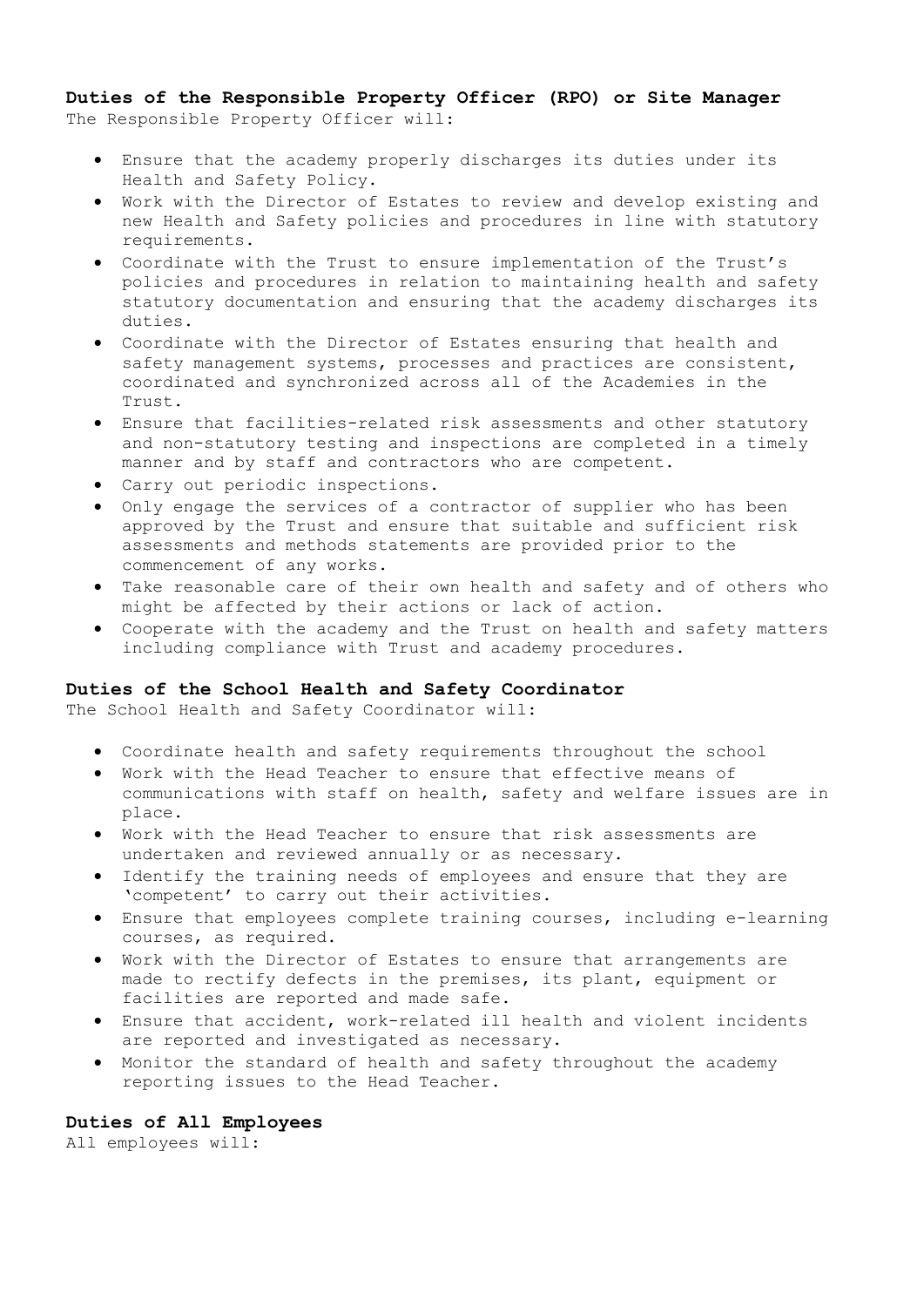- Take reasonable care of their own health and safety and of others who might be affected by their actions or lack of action.
- Cooperate with the academy on health and safety matters including compliance with Trust and academy procedures.
- Not interfere with anything provided to safeguard their health and safety.
- Report any health and safety concerns, e.g. hazards or defects etc. in line with local procedures.
- Ensure that pupils are aware of the academy's emergency procedures.

# **Health and Safety Organisation**

The chart below shows the relationship between the Trust Health and Safety Policy and local Health and Safety Policies and shows how key management roles interact.

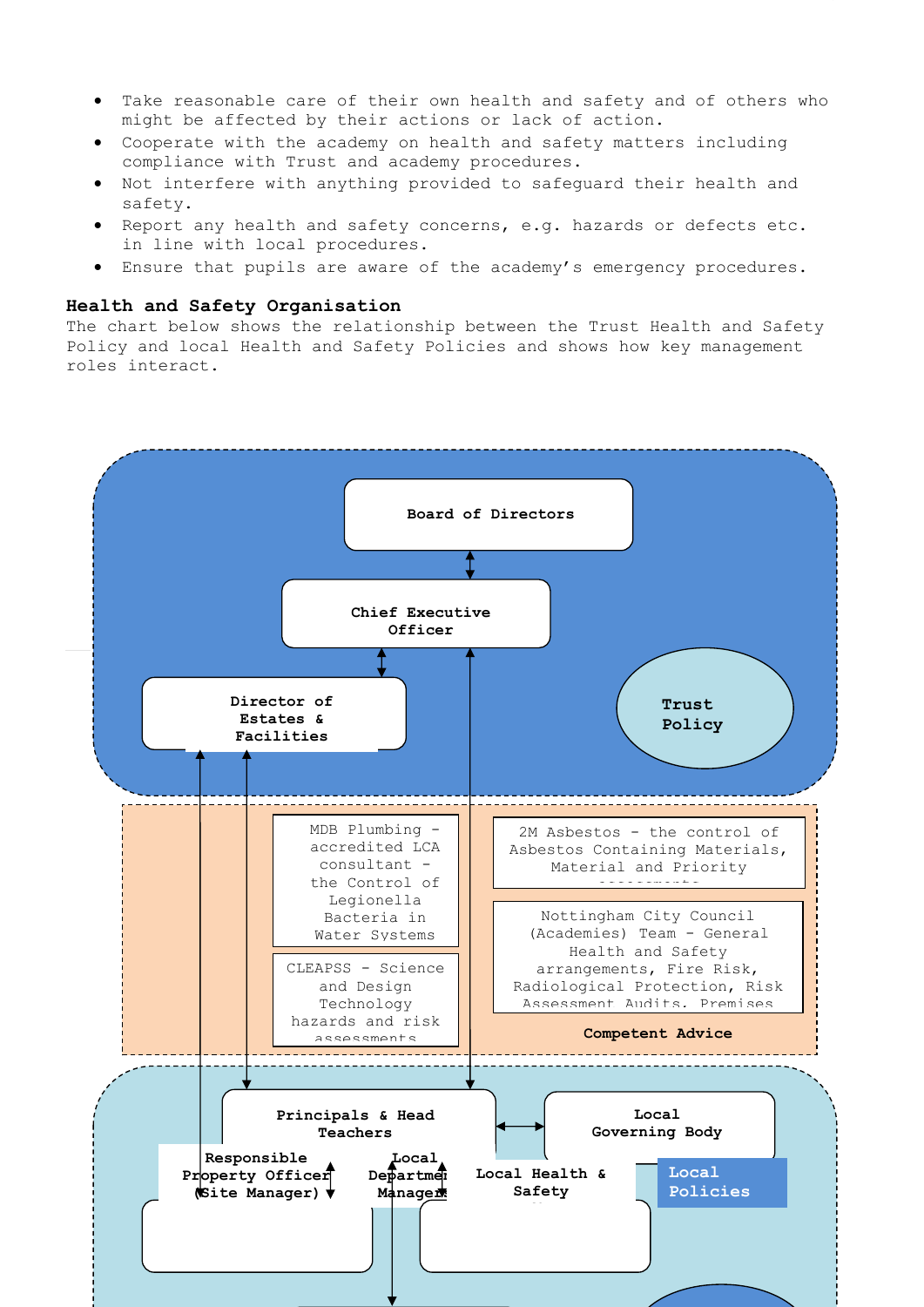# 3.Arrangements

# **Competent Advice**

The Trust has appointed the following a competent health and safety advisers:

- Nottingham City Council (Academies) Team is respect of general Health and Safety arrangement, fire risk, risk assessments, risk assessment and premises audits;
- 2M Asbestos as specialist safety and risk advisors in respect of the control of asbestos containing materials, material and priority assessment;
- MDB Plumbing as specialist LCA accredited consultant in respect of the control of legionella bacteria in water systems;
- CLEAPSS in respect of science and design Technology hazards;
- Other competent advice will be taken as and when required.

Competent advice is taken in the management of health and safety at both Trust and academy level.

# **The Trust Estates Portal**

Relevant statutory documents, reports, surveys, testing and compliance information will be held on the Trust Estates Portal under the 'Compliance' library. The Responsible Property Officer (RPO) or Site Manager will upload data to the Compliance Library to demonstrate compliance and provide an audit trail.

# **Academy Health and Safety Policies**

All academies will have a local health and safety policy. The policy will be approved by their respective Governing Body and will describe how they meet legal requirements and best practice aims. Academy health and safety policies will be reviewed annually or sooner in the event of a significant change.

# **Accident Reporting and Investigation**

Accidents to employees will be reported in accordance with published procedures and recorded locally using the Trust accident reporting system: [https://ololcmat.sharepoint.com/sites/EstatesPortal/SitePages/Accident-%26-](https://ololcmat.sharepoint.com/sites/EstatesPortal/SitePages/Accident-%26-Incident.aspx) [Incident.aspx](https://ololcmat.sharepoint.com/sites/EstatesPortal/SitePages/Accident-%26-Incident.aspx) . Accidents or near misses reportable under RIDDOR (the Reporting of Injuries, Diseases and Dangerous Occurrences Regulations 2013) will be reported at Trust level by the Director of Estates. Academies will inform the Director of Estates immediately if such an incident occurs in their academy including when an employee is absent for 7 days as the result of a workplace accident or injury.

- Accidents and near misses to employees and volunteers should always be reported
- Accidents and near misses to pupils are reported in accordance with the published flowchart
- Accidents and near misses to non-employees should always be reported

Accidents are investigated locally by line managers and accident reports are submitted in good time to the Director of Estates. Accidents are monitored by the Director of Estates and escalated, as required.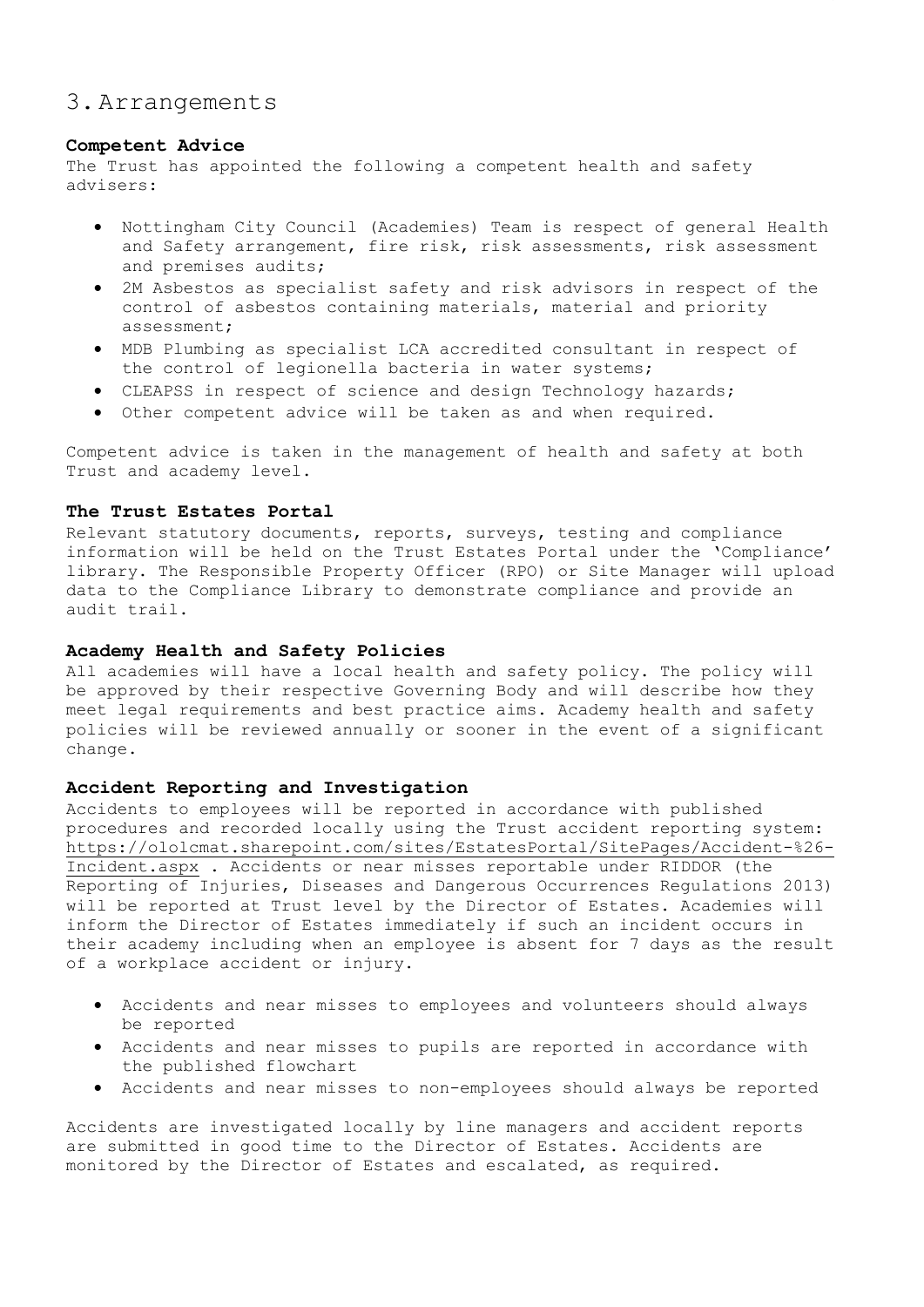Accidents of a very serious nature or those which may result in a claim or media interest are to be escalated to the Trust CEO, DPS or Director of Estates immediately via approved channels.

#### **Asbestos Management**

The Trust will maintain a register of asbestos containing materials at each site. Asbestos management surveys identifying both material and priory assessments will be commissioned and updated annually in line with best practice.

If asbestos containing materials pose a high risk to the health of persons using the site, the materials will be removed, or defects rectified, as safely and as soon as reasonably practicable. Intermediate control measures may be put in place to reduce any hazard to an acceptable level under competent advice. High risk materials, or defects in materials, are identified as "priority 1" within the asbestos management report for each site.

Full management surveys will be undertaken by a surveyor on a 5 yearly basis for all sites built prior to 2000. The survey will be updated annually in accordance with best practice. The Director of Estates will organise any work required as a result of the survey in coordination with the Nottingham Diocese.

Where asbestos containing materials are present, and do not pose a serious risk, the academy will take the opportunity to remove them progressively when it is safe and cost effective to do so. Whilst asbestos containing materials remain in situ the academy will ensure that they are managed in accordance with their Local Asbestos Management Plan and in such a manner so that the risk to the health of our employees, contractors, visitors and other people using the premises is minimised.

All specified work on asbestos containing materials will be carried out in accordance with the current legal standards using the best working practices by licensed contractors where applicable. Where non-licensed work is carried out, this will be carried out to the standards laid out in the HSE Asbestos Essentials reference manuals and process sheets.

The condition of known asbestos in the building will be monitored by the Responsible Property Officer (RPO) or Site Manager on a basis determined by risk assessment in line with advice received from the Trust appointed specialist and recorded in the Asbestos logbook.

No destructive or potentially destructive work (however minor) will be undertaken in the academy without first reference to the asbestos survey and logbook. This includes accessing service voids and ceiling voids. Service void and ceiling voids will not be accessed and should be considered out of bounds until a survey has been carried out. The Trust will identify additional areas that are not covered by a suitable asbestos survey and thus may not be accessed without further sampling and/or air tests and these areas will be considered out of bounds.

The Asbestos Survey and logbook will be held in the academy and on the Trust Estates Portal and will be made available to contractors prior to their carrying out work within the premises.

#### **Condition surveys**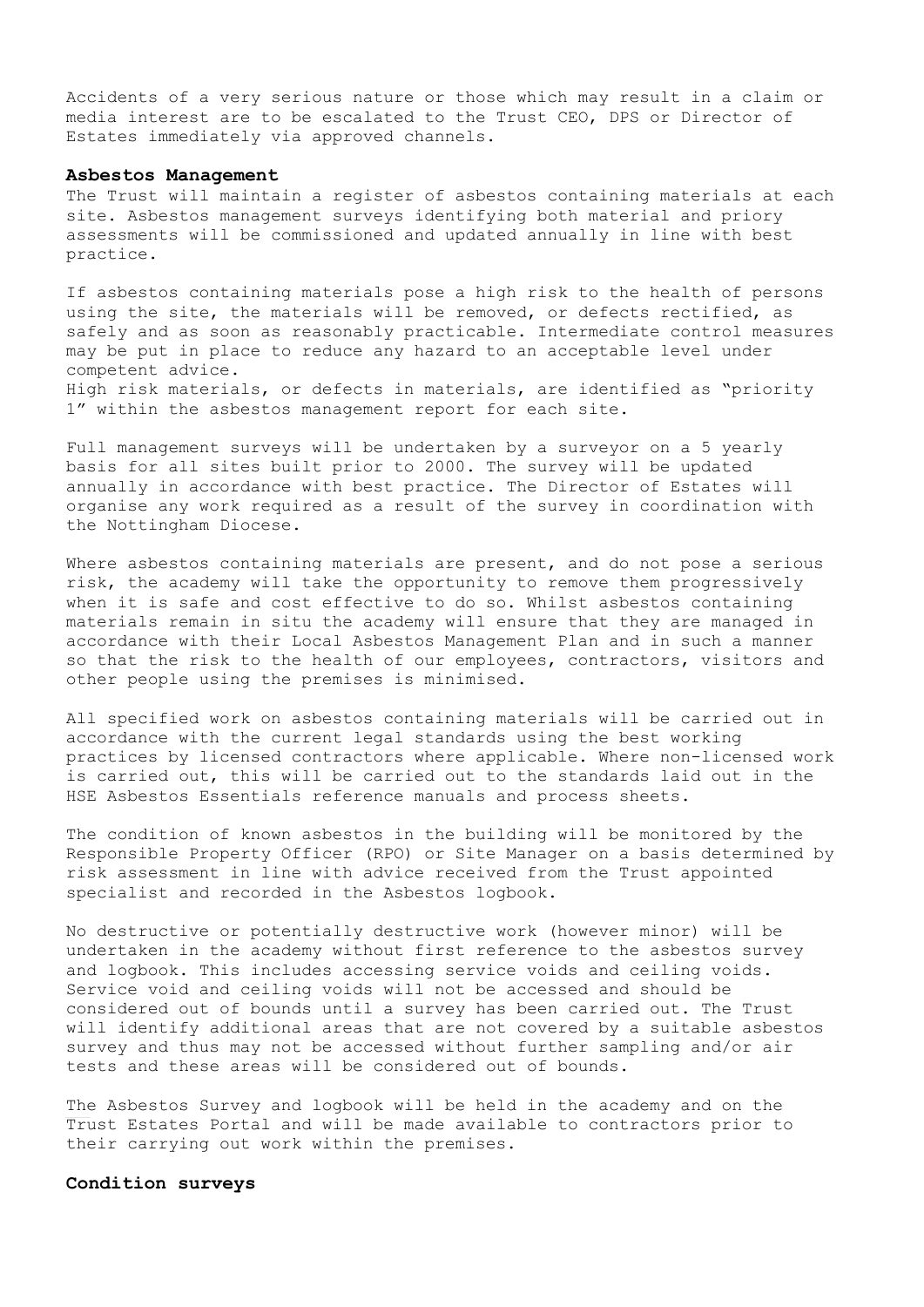Condition surveys will be undertaken on a 36 month rolling basis and will form the basis of the Trust's asset management and capital works planning. Asset management plans will be updated annually to reflect short-term deterioration in the periods between condition surveys.

## **Construction work**

All construction work is carefully monitored in accordance with Trust and Diocesan procedures. No construction work will take place without the prior consent of the Trust and the Diocese.

The Construction (Design and Management) Regulations 2015 (CDM)

Where work is subject to the provisions of the CDM regulations, the Trust will ensure that the regulations are complied with. CDM is applicable where:

- Construction work lasts longer than 30 days with more than 20 workers working at the same time, or:
- Involves 500 person days of work.

The Trust will:

- Appoint the right people at the right time
- Ensure there are arrangements in place for managing and organising the project
- Allow adequate time
- Provide suitable and sufficient information to the designer and contractor
- Communicate effectively with the designer and building contractor
- Ensure adequate welfare facilities are available on site
- Ensure that a construction phase plan is in place
- Maintain the project health and safety file
- Protect members of the public and employees
- Ensure that workplaces are designed correctly meeting all current building standards

The Trust will appoint a Principle Designer and a Principal Contractor. The principle designer will submit an F10 notification to the HSE, as required, and evidence this to the Trust.

Variations will be approved by the Trust and communicated to the Principal Contractor via the Principal Designer.

Where work is not formally subject to the CDM regulations, the same high standards of safety will apply, however, no F10 notification will be made.

#### **Consultation with Employees**

Where policies, procedures and risk assessments have been created using the model versions from the Nottingham City Council Safety Manual these will be subject to local consultation with members of staff.

#### **Contractors**

The Trust recognises the shared responsibility that any work is undertaken by contractors is done so in a safe manner. The contractors' health and safety compliance and performance are considered as awarding factors for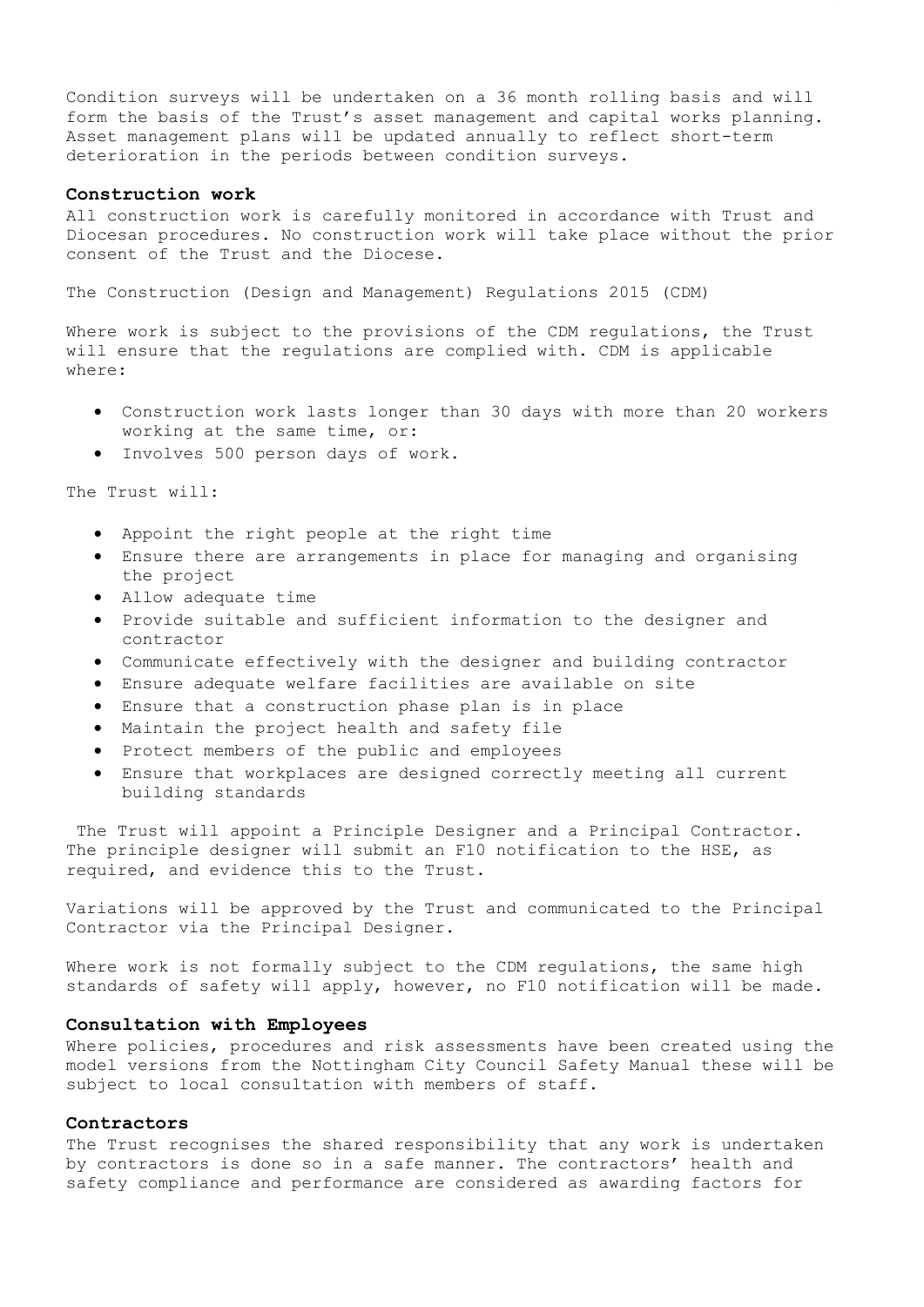the tendering of all locally managed contract work.

Contractor work is managed locally on site where induction procedures and monitoring is in place.

# **Curriculum**

Risk assessments will be undertaken on all lesson activities where there is a significant risk of injury or ill health. Precautions will be included in lesson plans as necessary.

Specialist guidance will be provided by:

- Physical Education through The Association for Physical Education (afPE).
- **•** Science through the Consortium of Local Education Authorities for the Provision of Science Services (CLEAPSS).
- Science and Technology (ages 3-12) "Be Safe!" Association for Science Education.

#### **Display Screen Equipment**

Risks are managed locally. Risk assessments will be completed for designated users of Display Screen Equipment.

#### **Electrical Safety**

All portable electrical appliances in academies are checked by a 'competent' person appointed by the academy on an annual or bi-annual basi*s*. Records of PAT testing are held on site and on the Estates Portal.

All employees will be instructed to carry out a visual inspection of electrical equipment, prior to use, for signs of damage or charring. Defects will be reported to the Responsible Property Officer so that action can be taken to take the equipment out of use.

The electrical installation will be inspected at 60 month intervals by a competent person i.e. electrical engineer. Remedial action/s from the report will be undertaken by the academy.

#### **Emergency Procedures**

Each academy will complete an emergency plan. Copies will be shared with the Trust and will be stored on the Estates Portal.

#### **Finger Guards**

Each academy will complete a risk assessment.

#### **Fire Safety**

Managed locally. Inspections and testing will be recorded manually in a dedicated fire logbook and on site and on the Estates Portal.

# **First Aid**

First Aid provision is managed locally. Each academy will complete a first aid needs risk assessment.

#### **Gas equipment and appliances**

All gas boilers and other gas appliances are inspected annually by an approved 'competent' contractor. Contractors will be approved from the Gas Safe Register™ at Trust level. Gas tightness tests will be carried out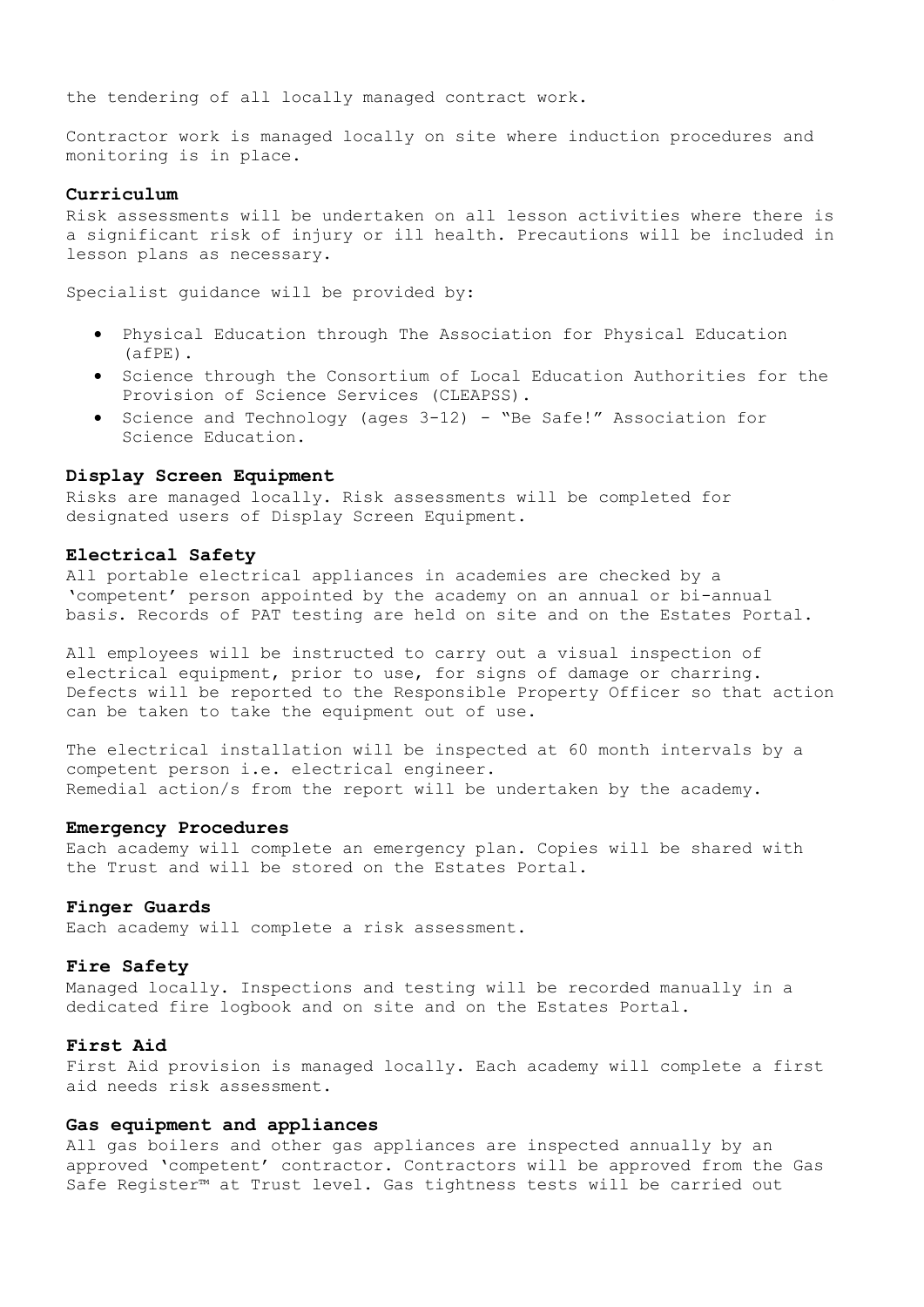annually.

#### **Hazardous Substances**

Managed locally. Risk assessments completed as required.

#### **Health and Safety Advice**

Competent advice, guidance, generic risk assessments and training is provided though:

 Nottingham City Council's Schools Health and Safety Team (0115) 8764608/9.

# **Housekeeping**

Managed locally.

#### **Information and Communication**

All employees are given adequate information on health and safety matters in relation to their work activities as identified in the relevant risk assessments.

A Health and Safety Executive (HSE) poster will be displayed in each academy. Details will be entered of the name of the H&S Governor, contact details for the H&S advisor and where to obtain details of the union safety representatives.

# **Inspections – Health & Safety**

Academies will have an annual inspection undertaken by the Schools H&S Team. This may include a representative from the academy governing body and a Trust representative.

A weekly, recorded inspection by the RPO will be carried out to identify health and safety deficiencies. The weekly inspection will inspect critical safety controls including (not a complete list):

- Fire extinguishers are located as required
- Internal fire doors close when required and are not wedged open
- Final exit doors operate as required and fire exits are not blocked
- Internal floor surfaces in good condition and free from potential slip, trip and fall hazards
- External areas are free from potential slip, trip and fall hazards
- Building surfaces do not present a hazard in terms of protruding obstructions and sharps both internally and externally
- Steps are marked out, as required, and safe to use
- Pedestrians and vehicles are suitably segregated
- Issues reported by building users have been addressed or have been made temporarily safe

# **Lettings/Use Premises Out of Hours**

Academies will obtain advice regarding any lettings from the Director of Estates. A lettings contract with conditions of hire will be completed, signed and approved as necessary. The person or organisation using the academy premises will submit their risk assessments for their activities prior to the commencement of their letting.

# **Lone Working**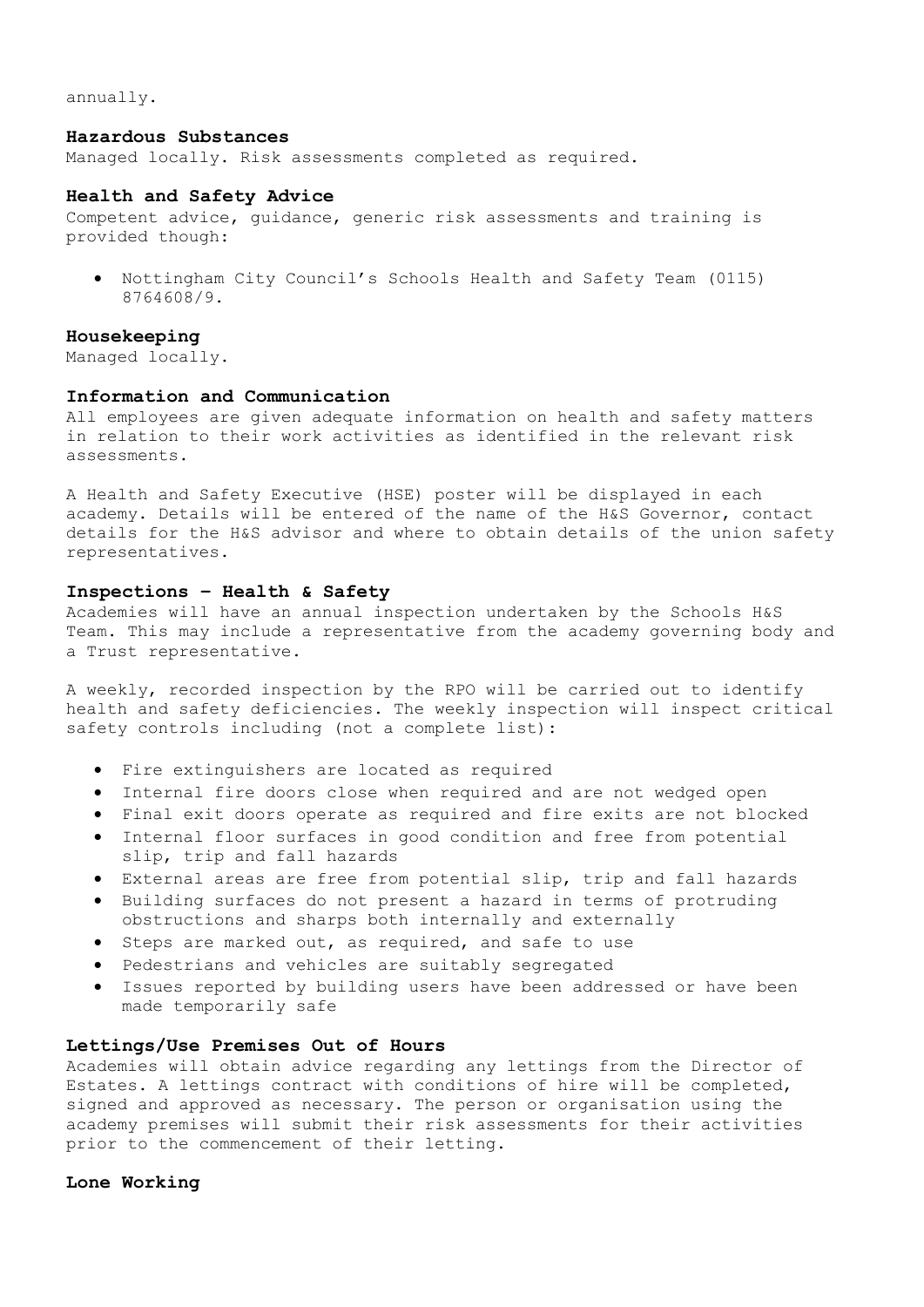Managed locally. Risk assessments will be undertaken as necessary.

#### **Maintenance and servicing of plant and equipment**

Statutory inspection and servicing contracts to meet British Standards and good practice will be arranged by the Trust. Where each academy is required to arrange inspections and servicing this will be communicated to the academy by the Director of Estates as necessary. Academies are required to upload all service docs and planned and reactive maintenance reports to the Trust Estates Portal.

#### **Manual Handling**

Risks managed locally and risk assessments are completed at academy level.

#### **Medical Conditions- management of**

Managed locally. Each academy will complete a risk assessment and have a local policy.

#### **New and expectant mothers**

Risk assessments are carried out locally as soon as the Head Teacher is made aware by the employee and reviewed as necessary.

#### **Off-Site Educational visits**

Each academy will have an appointed Educational Visit Coordinator (EVC). The EVC is responsible to the Head Teacher for ensuring health and safety issues have been addressed and that all relevant risk assessments are completed.

Advice and guidance is provided by the SOLAR Outdoor and Environmental Development Manager, Sports, Health and Outdoor Education Team.

# **Personal Protective Equipment (PPE)**

The need for PPE will assessed through the completion of local risk assessment.

#### **Positive Handling/De-escalation**

The need for de-escalation and positive handling training will be assessed locally. The academy will record instances of handling.

# **Reporting of defects, hazards and near misses**

All employees we be instructed by the head teacher to report defects, hazards, near misses via a recorded local procedure or verbally to the Responsible Property Officer (if urgent) who will ensure that appropriate action is taken to avoid accident / injury.

Defects and hazards will be prioritised as shown below:

- Priority 1 Immediate Action Required: Risk to life or physical injury (e.g. broken glass in corridor) –post sentry immediately; risk to be eliminated or reduced to Priority 2 within 2 hours (or by start of next school day if reported after school hours)
- Priority 2 Risk of Injury: Action usually required within one month e.g. damaged electrical socket (originally Priority 1) which has been now been made temporarily safe or uneven floor which has been coned off and/or warning notice posted.
- Priority 3 Low Potential Risk of Injury. Action usually required within 3 months (e.g. PAT test outstanding, poor lighting in low risk area)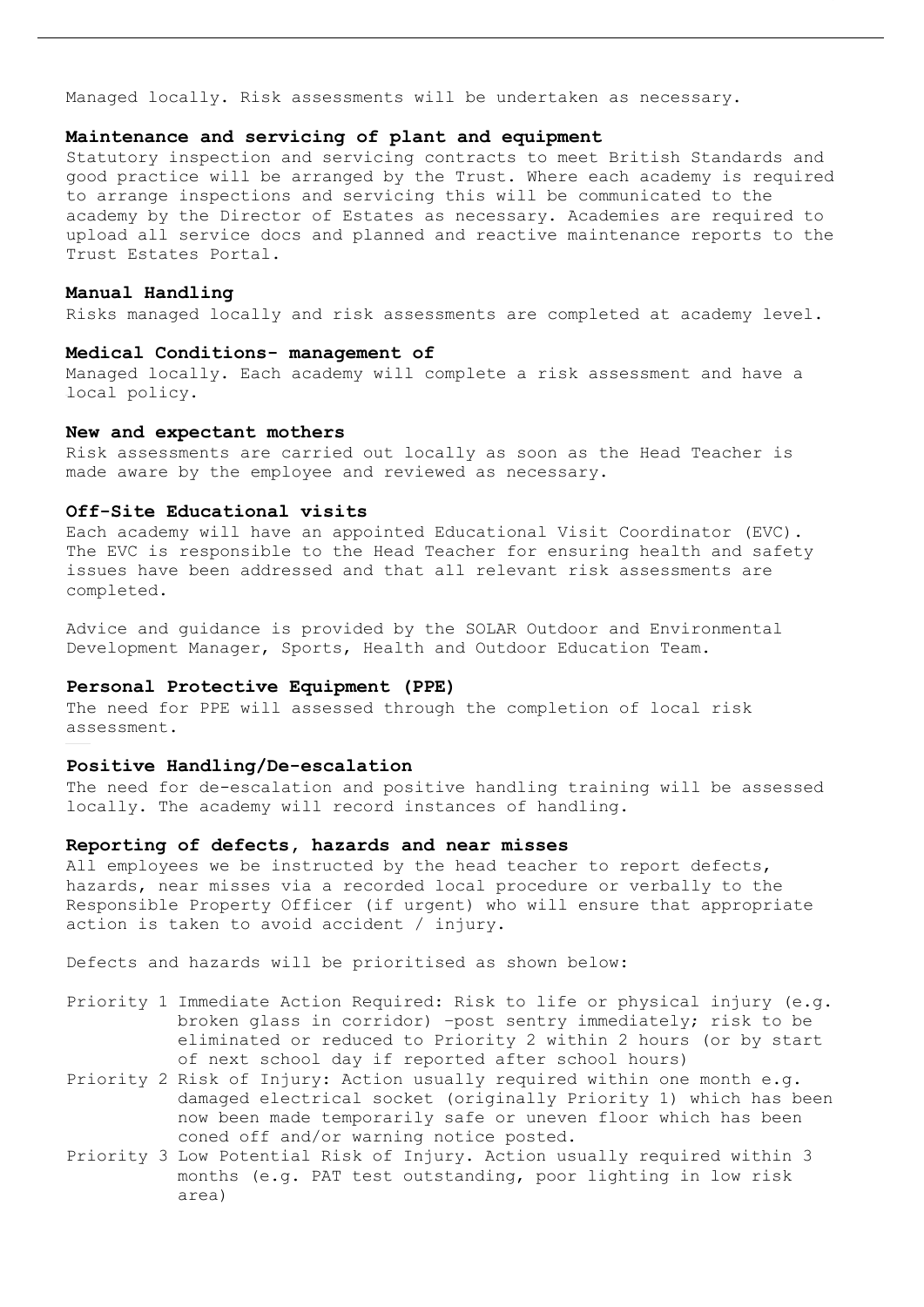#### **Risk Assessments**

Academies will complete the necessary risk assessments from a set that they have been provided via the Academies Health and Safety Team. Academies will review risk assessments as necessary and on at least an annual basis. Further risk assessments will be undertaken as required.

# **Safety Representatives**

Under legislation academy employees who have been appointed as Safety Representatives have legal rights and functions e.g.:

- to represent employees
- to investigate hazards and complaints
- to carry out inspections of the workplace
- to attend safety committees

#### **Security**

The Responsible Property Officer is responsible for maintaining the physical security of the site, e.g. locks, self-closers, gates, fences, etc.

Arrangements are in place to prevent unauthorised access, so far as is reasonably practicable, and also to ensure that pupils are prevented from absconding or accessing restricted parts of the site.

The response to alarm activation is covered in the lone working risk assessment and the associated procedures and arrangements.

Academies will complete a premises safeguarding and security risk assessment and establish their own security policy.

#### **Site Inspections**

Arrangements are in place for a joint inspection to be carried out of the building and site, at least annually, by the Head Teacher, Responsible Property Officer and Governors.

#### **Slips, trips and falls**

The risks associated with slip, trip or fall hazards are managed locally.

#### **Stress, Work Related**

The Head Teacher is responsible for managing work-related stress within the academy setting. A stress toolkit will be used by academy management. Any instances of stress with the Head Teacher will be managed by the Trust.

#### **Sun Protection**

Risks managed locally.

# **Supervision**

Risks managed and decisions made locally.

# **Training**

All employees are given adequate health and safety training, which includes basic skills training, specific on the job training and training in health and safety or emergency procedures.

New, temporary and supply staff are given basic induction training on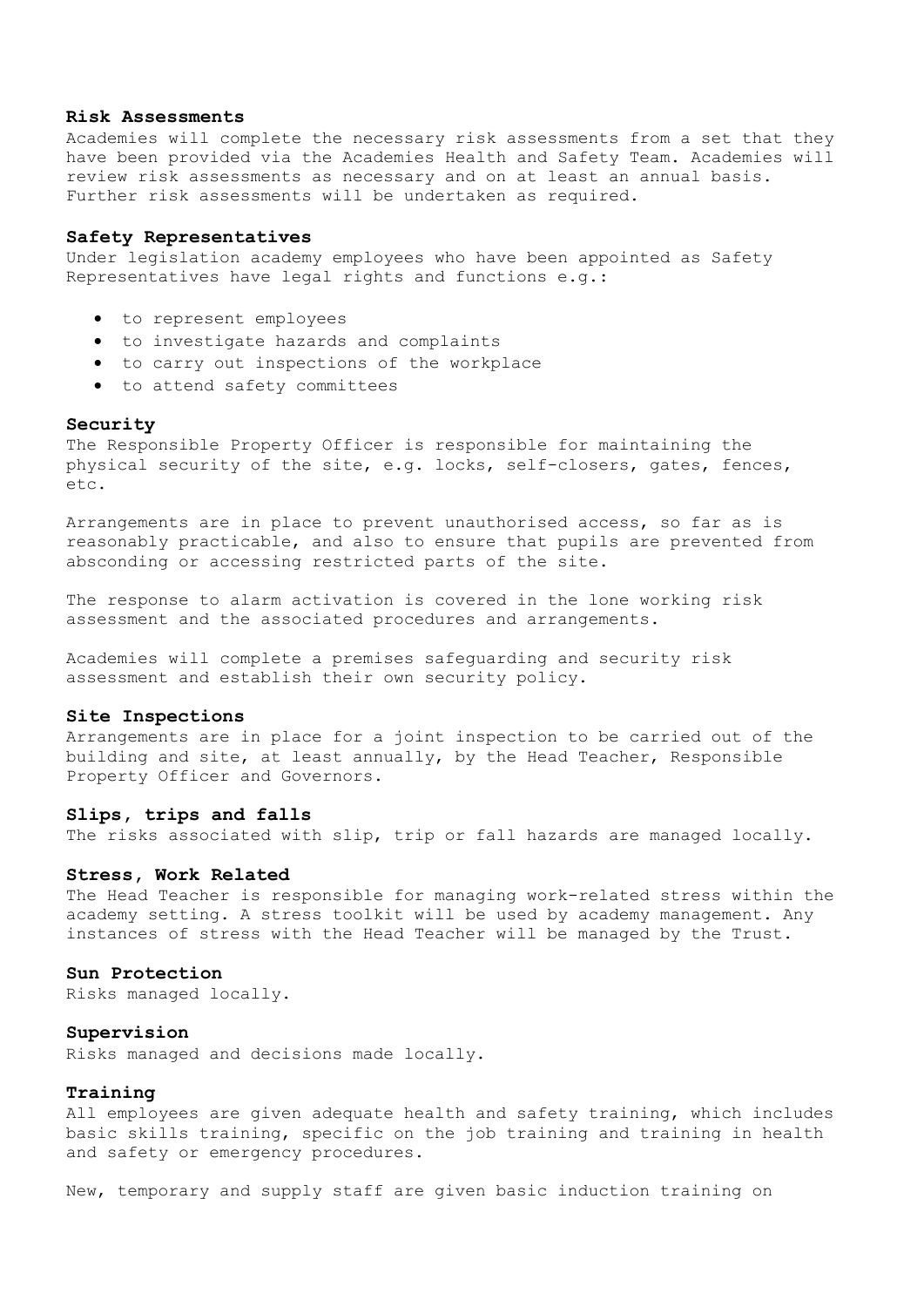health and safety, including the arrangements for first aid, fire, evacuation, security and reporting of concerns. This is recorded and kept of the employee's personal file. New employees are adequately supervised, as required.

Site Management staff will attend a general health and safety training course on at least a five yearly basis.

Other training needs will be identified through locally completed risk assessments.

## **Vehicles, Use of**

Managed locally. (See also OLOL Minibus Policy)

#### **Violence**

The Trust has adopted the Health & Safety Executive's (HSE) definition of violence: 'any incident in which a person is abused, threatened or assaulted in circumstances relating to their work'.

All incidents of violence will be recorded locally and investigated as required by the line manager or Head Teacher.

# **Water Management/Control of Legionella**

Academies will comply with the requirements of the legionella Approved Code of Practice (L8). Academies will employ a competent contractor to undertake and then review a legionella risk assessment on a five yearly basis, or sooner if changes to the supply or storage of water change due to works carried out to buildings or water systems. Regular tasks as required by the RPO under the legionella risk assessment are managed via the L8MS <http://manage.l8ms.online/default.aspx> and monitored by the Trust.

# **Welfare facilities**

Managed locally.

#### **Work Equipment**

Managed locally. Risk assessments undertaken as required. Training organised as necessary.

#### **Workplace Transport Safety**

Managed locally. Risk assessments undertaken as required.

#### **Working at Height**

Managed locally. Risk assessments will be undertaken as required. Training will be organised as necessary. Access equipment will be inspected, on a basis identified in the working at height risk assessment, by the Responsible Property Officer and recorded locally. A "Laddertag" system will be implemented at each site to ensure that equipment is monitored at prescribed intervals and that it remains safe to use.

#### **Consultation**

The establishment of a Trust Health and Safety Committee will be considered if requested to do so by at least two safety representatives. Trust and model academy policies with Health & Safety implications will be subject to consultation with trade unions.